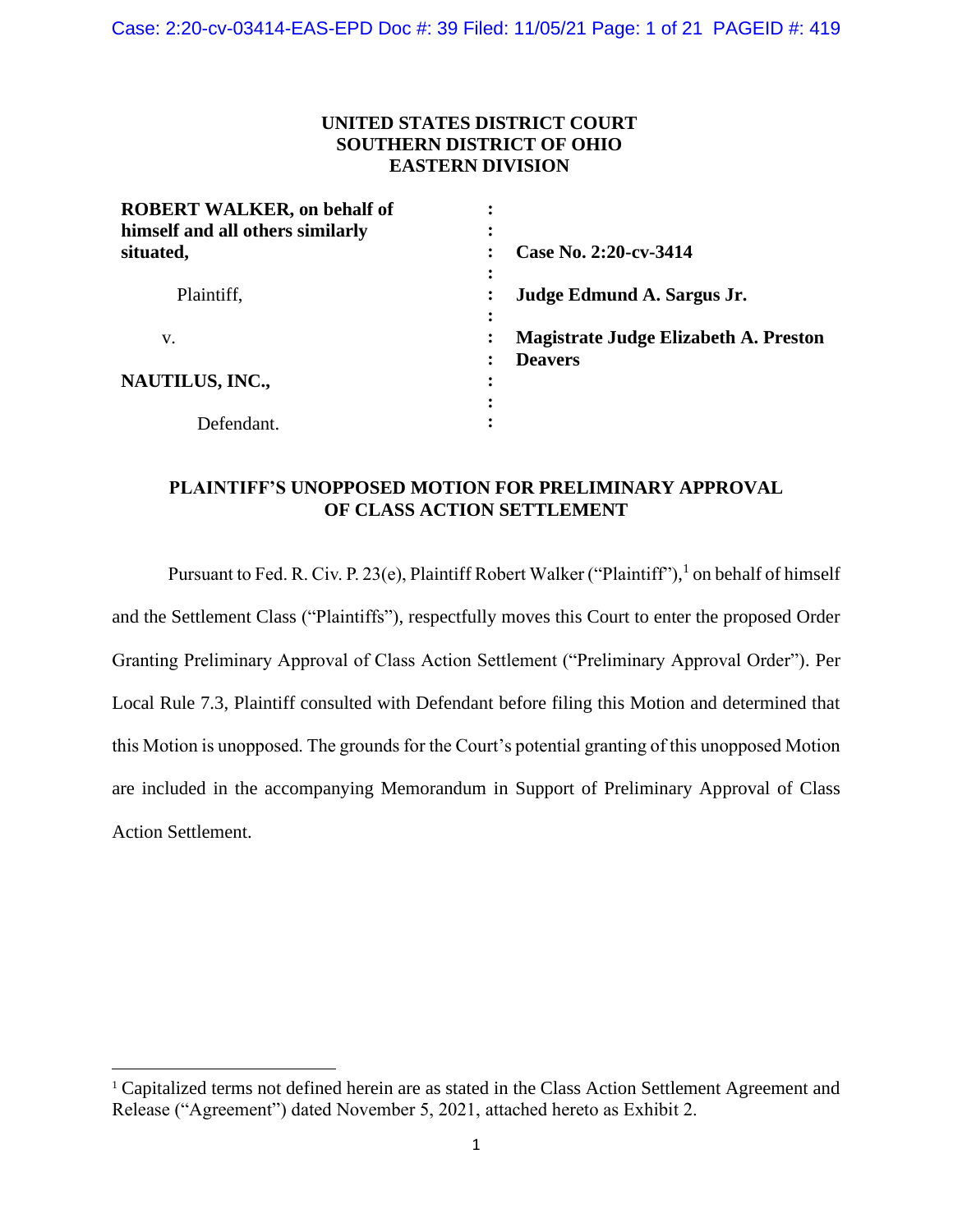### **PLAINTIFF'S MEMORANDUM IN SUPPORT OF UNOPPOSED MOTION FOR PRELIMINARY APPROVAL OF CLASS ACTION SETTLEMENT**

Pursuant to Fed. R. Civ. P. 23(e), Plaintiff Robert Walker, on behalf of himself and the Settlement Class, respectfully moves this Court to enter the proposed Preliminary Approval Order, attached hereto as Exhibit 1.

### **I. PRELIMINARY STATEMENT**

Plaintiff has reached an agreement with Nautilus, Inc. ("Nautilus" or "Defendant") to settle this class action on the terms set forth in the Agreement. The proposed Settlement will provide a substantial benefit to the Settlement Class, conservatively estimated at a claimed value of at least Seven Million Dollars  $(\$7,000,000)$ ,<sup>2</sup> along with injunctive relief including a disclaimer clarifying the Continuous Horsepower (CHP) representation that is at issue in this case. The Settlement, if approved, will resolve all claims asserted against Defendant in this class action.

The proposed Settlement was reached at a time when the Parties to the Agreement understood the strengths and weaknesses of their respective positions. Specifically, Plaintiff, through his counsel, conducted an extensive investigation of his claims, filed an original complaint, and successfully briefed a motion to compel arbitration, resulting in an appeal by Defendant to the Sixth Circuit.

Named Plaintiff and Defendants engaged in extensive arm's-length settlement negotiations and participated in mediation under the supervision of Sixth Circuit Mediator John Minter. The mediation ultimately resulted in the Agreement. Plaintiff and proposed Class Counsel, based upon their evaluation of the facts and applicable law and their recognition of the substantial risk and

 $2^2$  The estimate is based on potential claims. The actual value provided to the Settlement Class includes not only the \$4.25 million proposed common fund but a one-year JRNY subscription or extension available to approximately 200,000 class members, valued at \$150 per subscription.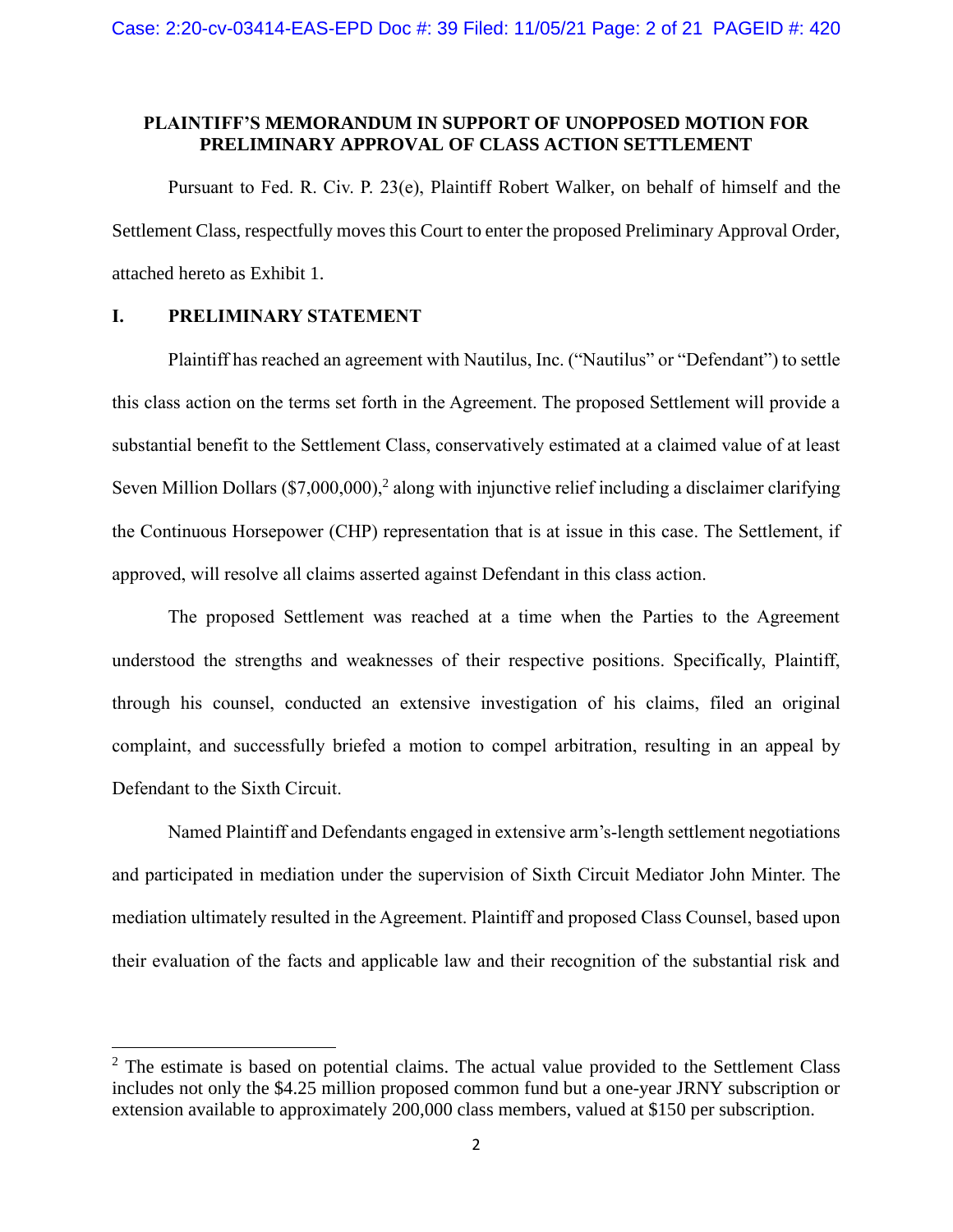expense of continued litigation, submit that the proposed Settlement is in the best interests of the Class and will provide an immediate meaningful recovery.

Prior to the Fairness Hearing, Plaintiff will submit detailed papers supporting the proposed Settlement and will ask the Court to determine whether the proposed Settlement is fair, reasonable, and adequate. At this time, however, Plaintiff requests only that the Court grant preliminary approval of the proposed Settlement so that notice under Fed. R. Civ. P. 23(c)(2) may be provided to the Class. Specifically, Plaintiff requests that the Court enter the proposed Order Granting Preliminary Approval of Class Action Settlement, submitted herewith, which, among other things, will:

- i. Preliminarily approve the Settlement and the Agreement as fair, adequate, and reasonable to the Settlement Class;
- ii. Conditionally certify the Settlement Class as a nationwide class for the purpose of effectuating the Settlement;
- iii. Designate Plaintiff as the representatives of the Settlement Class;
- iv. Designate Markovits, Stock & DeMarco, LLC, Hellmuth & Johnson, PLLC, and Chestnut Cambronne, PA as Class Counsel for the Settlement Class;
- v. Designate Angeion Group as the Settlement Administrator;
- vi. Order the reasonable production of Class Member information from third-party retailers and distributors;
- vii. Approve the form, content, and methods of Notice;
- viii. Establish procedures and schedule deadlines for notice to Class Members, and for Class Members to object to the Settlement, to opt out of the Settlement, and to make claims under the Settlement; and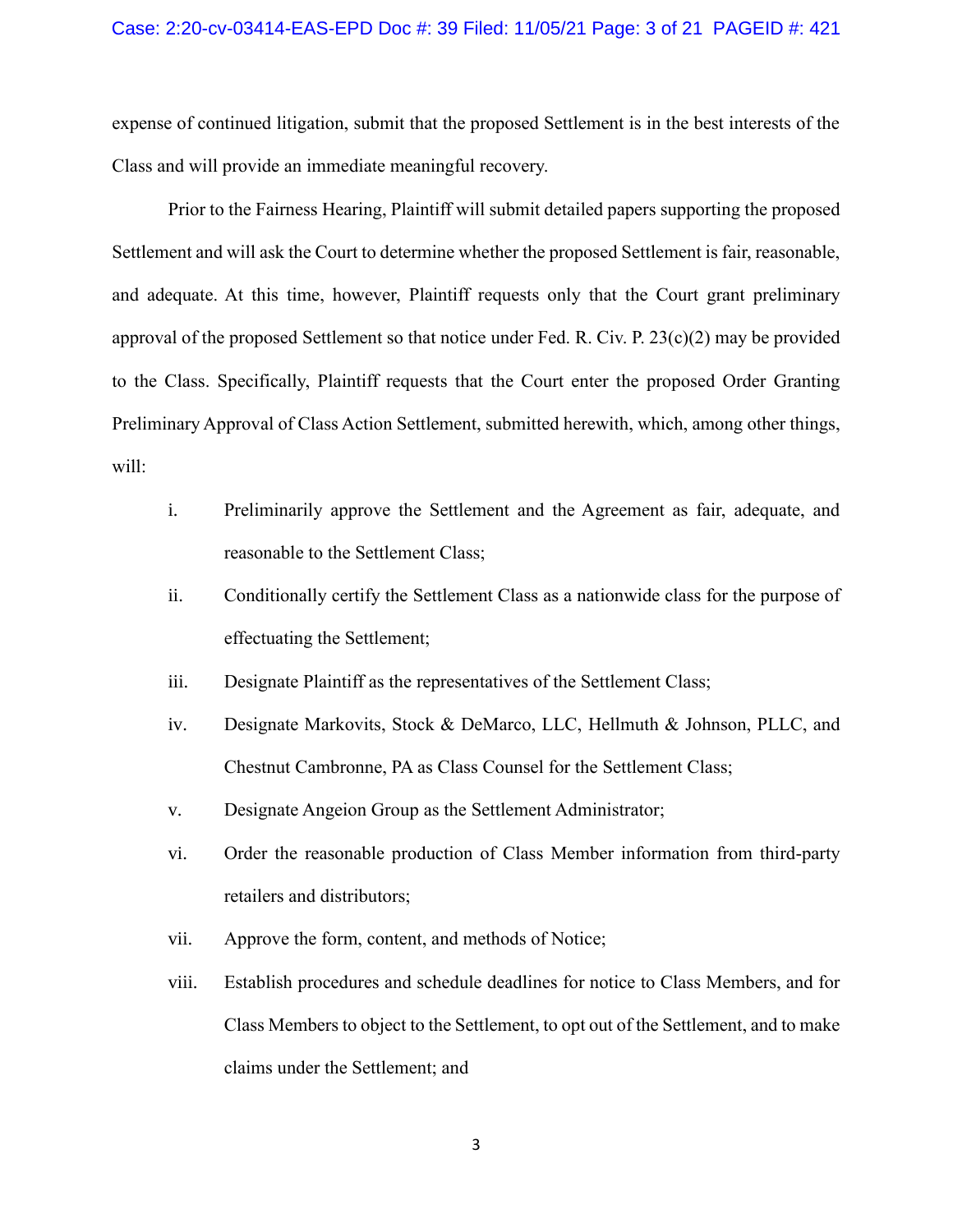- ix. Schedule deadlines for the filing of papers in support of final approval, and in support of attorneys' fees, reimbursement of expenses, and requested awards for incentive payments;
- x. Schedule a deadline for the Fairness Hearing; and
- xi. Establish other requirements and procedures necessary to effectuate the Settlement.

Given the substantial benefits available to Class Members under the Settlement, and the risks in establishing Defendant's liability and proving damages, Plaintiff respectfully submits that the proposed Settlement reflected in the Agreement is not only fair, reasonable, and adequate, but that it represents an outstanding recovery on behalf of Class Members, as further described below.

### **II. FACTUAL BACKGROUND**

On July 7, 2020, proposed Class Representative Robert Walker filed a complaint against Defendant Nautilus, Inc. alleging that Nautilus made misrepresentations regarding the horsepower attributes in the advertising, marketing and sale of its treadmills sold under the brand names Nautilus, Schwinn and Bowflex. (Doc. 1, Complaint). Plaintiff asserted claims for: 1) breach of express warranty (nationwide class); 2) breach of express warranty under the Magnuson-Moss Warranty Act (nationwide class); 3) breach of express warranty (Ohio class); 4) breach of implied warranty (nationwide class); 5) breach of implied warranty under the Magnuson-Moss Warranty Act (nationwide class); 6) violation of the Ohio Consumer Sales Practices Act (Ohio class); and 7) negligent misrepresentation (Ohio class). *Id*. Plaintiff sought certification of a nationwide class of purchasers, as well as an Ohio class. *Id*.

On September 29, 2020, Defendant Nautilus filed a motion to compel arbitration or, in the alternative to dismiss or strike Plaintiff's claims. (Doc. 13, Motion). On May 28, 2021, the Court denied Nautilus' motion to compel, and Nautilus filed a notice of appeal. (Doc. 29, Order; Doc.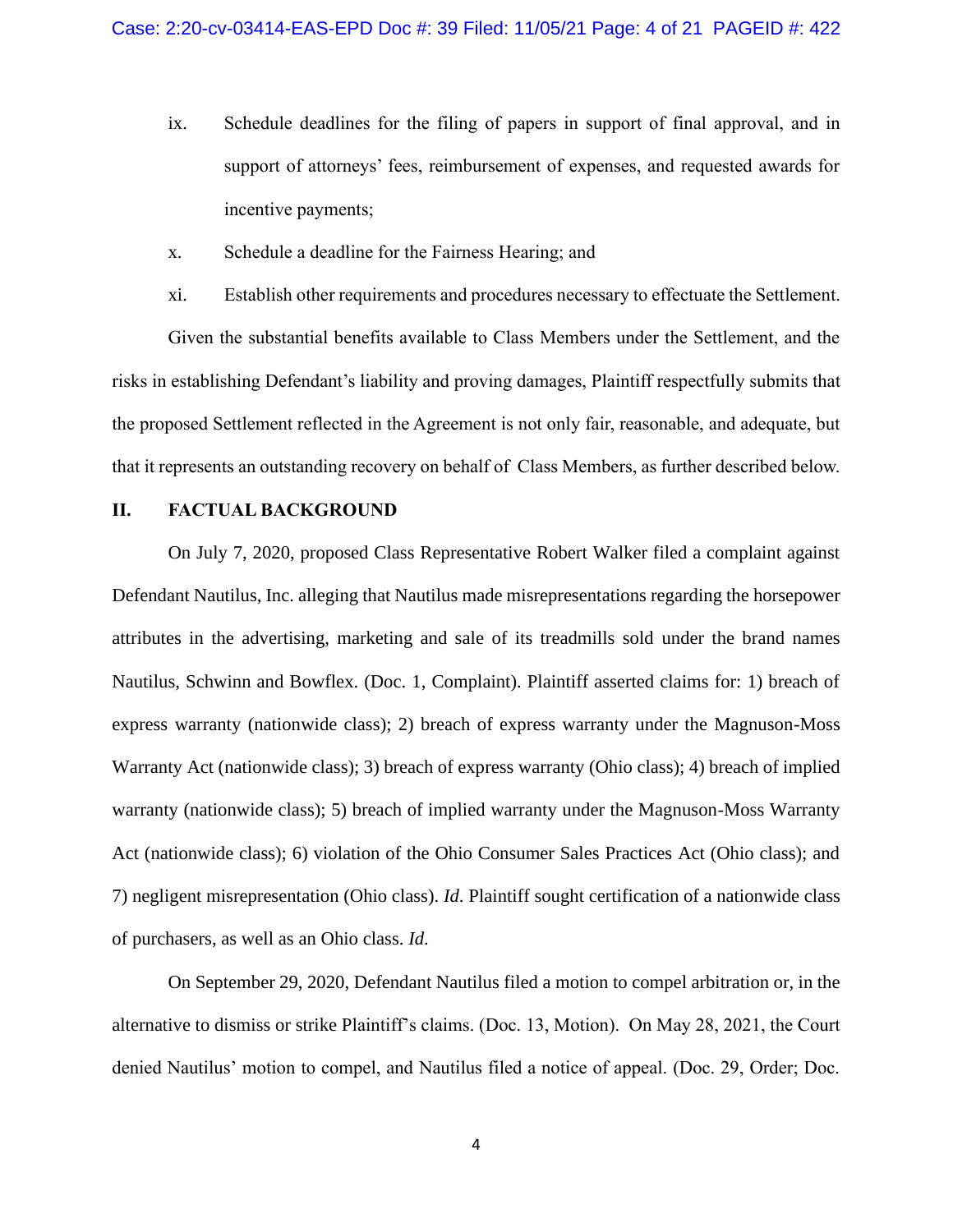30, Notice of Appeal). Defendant Nautilus has denied, and continues to deny, Plaintiff's allegations in the complaint and denies any liability for any of the claims,

Pursuant to Sixth Circuit Rule 33, a mediation conference was scheduled with Sixth Circuit mediator John A. Minter. The parties engaged in multiple arms'-length mediation conferences under the guidance and supervision of Mr. Minter, beginning on June 28, 2021 and ending on September 8, 2021, as well as in continued email exchanges and discussions between formal mediation sessions.

Plaintiff and Class Counsel have thoroughly reviewed and analyzed this case, including but not limited through informal discovery, discussions with experts in electrical engineering and price premium damage analysis, and review of applicable nationwide and Ohio law.

Plaintiff and Class Counsel believe the Settlement is fair, adequate, reasonable, and in the best interests of the Class Members, taking into account the benefits provided to the Class Members through the terms of the Settlement, the risks of continued litigation and possible trial and appeals, and the length of time and the costs that would be required to complete the litigation.

### **III. ARGUMENT**

#### **A. The proposed Settlement warrants preliminary approval.**

Settlement of class actions is generally favored and encouraged. *Franks v. Kroger Co*., 649 F.2d 1216, 1224 (6th Cir. 1981). Rule 23(e) provides three steps for the approval of a proposed class action settlement: (1) the Court must preliminarily approve the proposed settlement; (2) members of the class must be given notice of the proposed settlement; and (3) a fairness hearing must be held, after which the court must determine whether the proposed settlement is fair, reasonable, and adequate. *In re Broadwing, Inc. ERISA Litig*., 252 F.R.D. 369, 372 (S.D. Ohio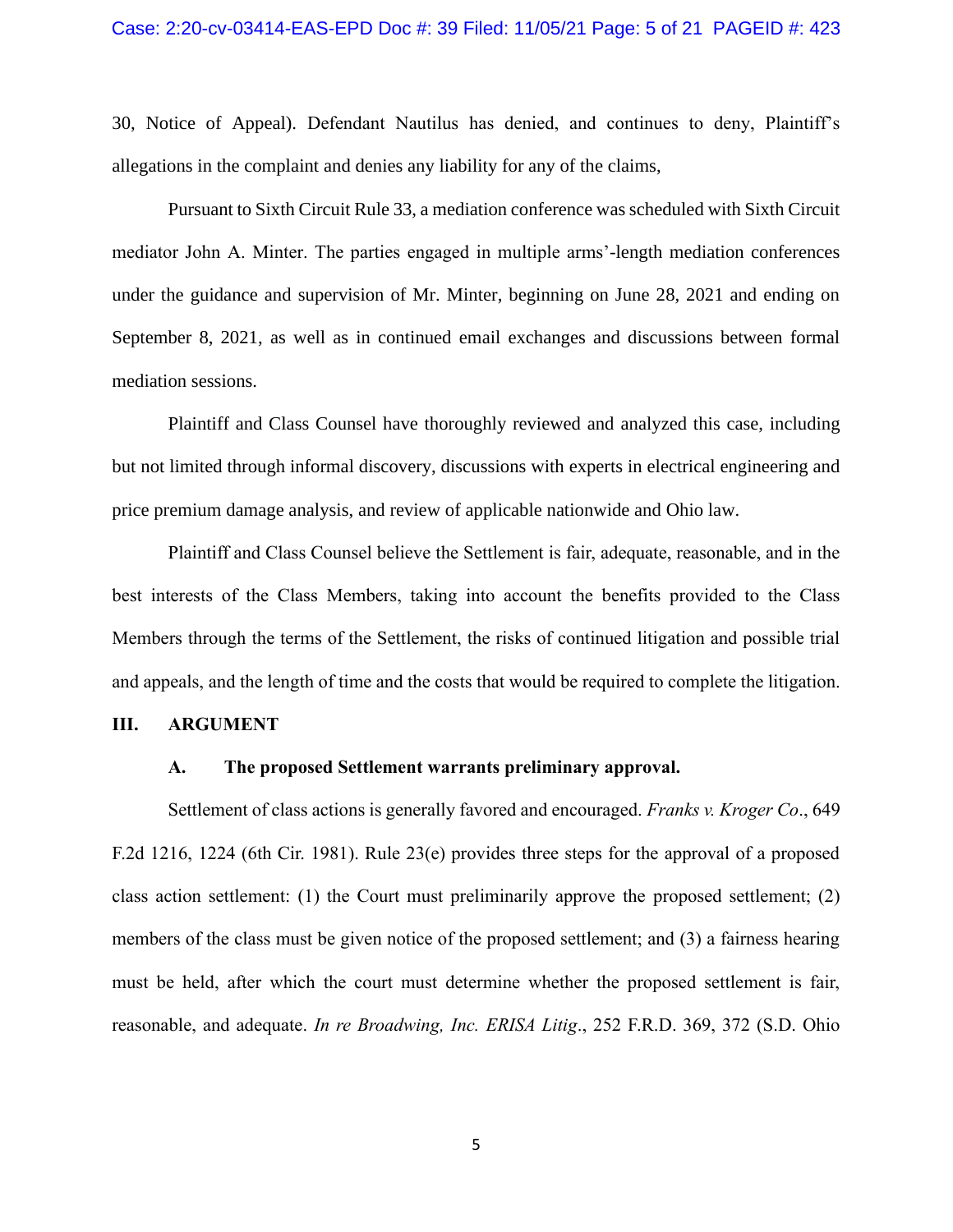2006).<sup>3</sup> Named Plaintiff requests that the Court preliminarily approve the proposed settlement, the first step in the three-step process.

During the preliminary approval proceedings, "the questions are simpler, and the court is not expected to, and probably should not, engage in analysis as rigorous as is appropriate for final approval." David F. Herr, ANNOTATED MANUAL FOR COMPLEX LITIGATION (Fourth) § 21.662 (2012). Instead, the Court should evaluate only whether the proposed settlement "appears to be the product of serious, informed, non-collusive negotiation, has no obvious deficiencies, does not improperly grant preferential treatment to class representatives or segments of the class, and falls within the range of possible approval." *Hyland v. Homeservices of Am., Inc.*, No. 3:05-CV-612-R, 2009 WL 2525587, at \*2 (W.D. Ky. Aug. 17, 2009) (citing *In re Nasdaq Market–Makers Antitrust*  Litig., 176 F.R.D. 99, 102 (S.D.N.Y.1997)).<sup>4</sup> In essence, the Court must preliminarily determine that the settlement is sufficiently fair, reasonable, and adequate so that it can "direct the preparation of notice of certification, proposed settlement, and date of the final fairness hearing" to all those affected by it. *In re Skechers Toning Shoe Prod. Liab. Litig*., No. 3:11-MD-2308-TBR, 2012 WL 3312668, at \*7 (W.D. Ky. Aug. 13, 2012).<sup>5</sup>

<sup>3</sup> *See also Amos v. PPG Indus.*, No. 2:05-cv-70, 2015 WL 4881459, at \*1 (S.D. Ohio Aug. 13, 2015) (same).

<sup>4</sup> *See also Bautista v. Twin Lakes Farms, Inc.*, No. 104-CV-483, 2007 WL 329162, at \*4 (W.D. Mich. Jan. 31, 2007) ("The court's role in reviewing settlements must be limited to the extent necessary to reach a reasoned judgment that the agreement is not the product of fraud or overreaching by, or collusion between the negotiating parties, and that the settlement taken as a whole is fair, reasonable, and adequate to all concerned.") (internal quotes omitted).

<sup>5</sup> *See also In re Prandin Direct Purchaser Antitrust Litig.*, No. 2:10-CV-12141-AC-DAS, 2014 WL 8335997, at  $*3$  (E.D. Mich. Oct. 2, 2014) ("The ultimate approval of a class action settlement requires a finding that the settlement is fair, adequate, and reasonable."); *Brotherton v. Cleveland*, 141 F. Supp. 2d 894 (S.D. Ohio 2001); *[In re Southern Ohio Corr. Facility,](https://a.next.westlaw.com/Link/Document/FullText?findType=Y&serNum=1997103429&pubNum=344&originatingDoc=Iaa536ee353de11d997e0acd5cbb90d3f&refType=RP&fi=co_pp_sp_344_211&originationContext=document&transitionType=DocumentItem&contextData=(sc.Search)#co_pp_sp_344_211)* 173 F.R.D. 205, 211 [\(S.D. Ohio 1997\).](https://a.next.westlaw.com/Link/Document/FullText?findType=Y&serNum=1997103429&pubNum=344&originatingDoc=Iaa536ee353de11d997e0acd5cbb90d3f&refType=RP&fi=co_pp_sp_344_211&originationContext=document&transitionType=DocumentItem&contextData=(sc.Search)#co_pp_sp_344_211)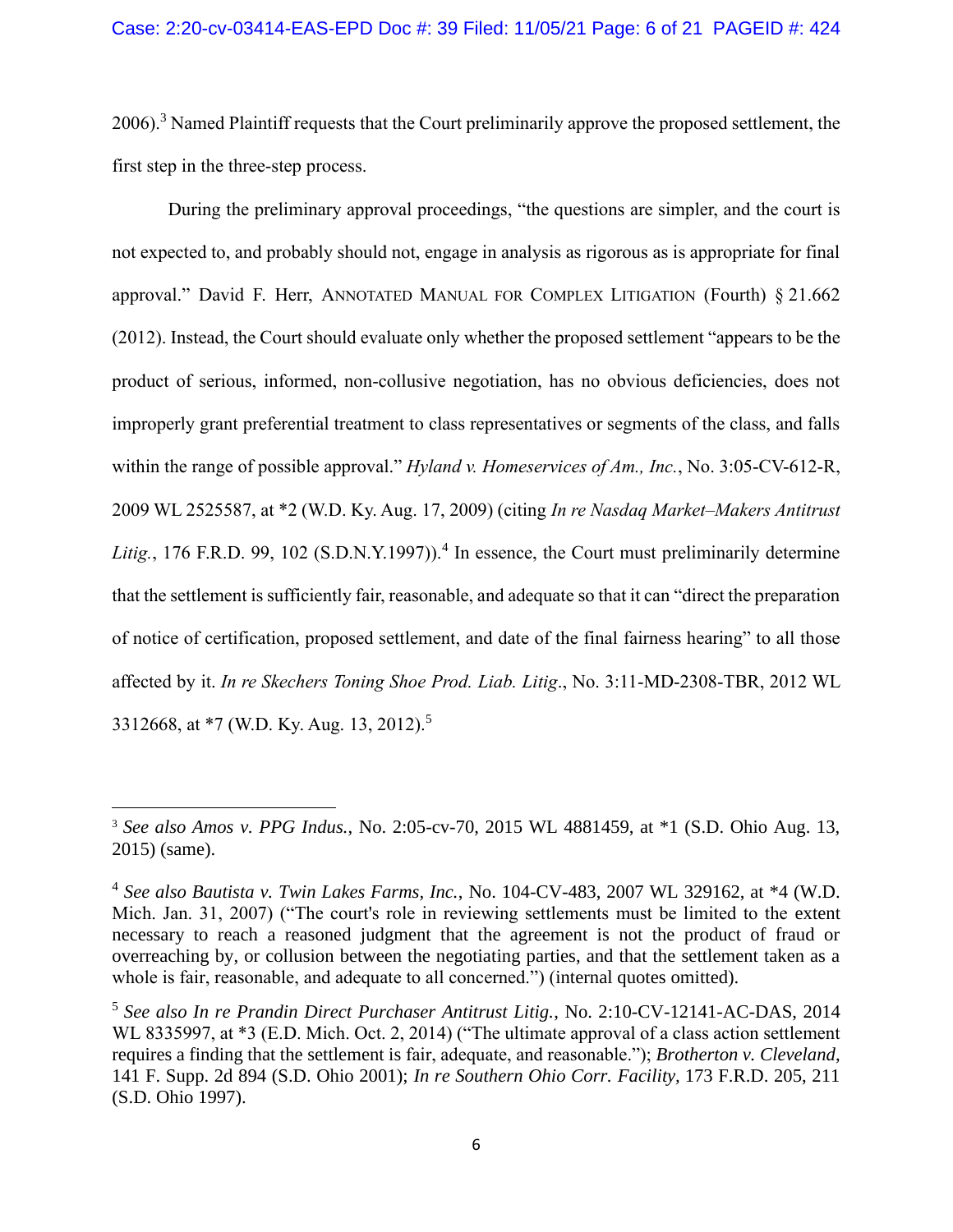## **1. The proposed Settlement was reached after serious, informed, and arm's-length negotiations.**

Arm's-length negotiations conducted by competent counsel constitute prima facie evidence of fair settlements. *See, e.g., Roland v. Convergys Customer Mgmt. Grp. Inc*., No. 1:15-CV-00325, 2017 WL 977589, at \*1 (S.D. Ohio Mar. 10, 2017) (noting that settlement was "reached after good faith, arms' length negotiations, warranting a presumption in favor of approval"); *Brotherton,* 141 F. Supp. 2d at 906 (absence of any evidence suggesting collusion or illegality "lends toward a determination that the agreed proposed settlement was fair, adequate and reasonable").<sup>6</sup> Notably, "[t]he participation of an independent mediator in settlement negotiations virtually insures that the negotiations were conducted at arm's length and without collusion between the parties." *Bert v. AK Steel Corp.*, No. 1:02-CV-467, 2008 WL 4693747, at \*2 (S.D. Ohio Oct. 23, 2008).

In this case, the Settlement was the result of intensive, arm's-length negotiations between experienced attorneys who have extensive class action litigation experience and who have knowledge of the legal and factual issues of this case in particular. The Parties' respective counsel are experienced in the litigation, certification, trial, and settlement of class actions cases. There is no evidence that any collusion or illegality existed during the settlement process. Settlement negotiations in this case took place over the course of multiple mediation sessions and ultimately reached an initial agreement during a session mediated by John Minter, the Sixth Circuit mediator. Both Parties' counsel support the Settlement as fair and reasonable, and all certify that it was reached at arm's-length.<sup>7</sup>

<sup>6</sup> *See also Mangone v. First USA Bank*, 206 F.R.D. 222, 226 (S.D. Ill. 2001); 1 Herbert B. Newberg & Alba Conte, NEWBERG ON CLASS ACTIONS § 11.41 at 90 (4th Ed. 2002).

<sup>7</sup> *See also Amos v. PPG Indus.*, 2015 WL 4881459, at \*1 (noting that the Southern District of Ohio "recognizes that the settlement of class action is generally favored and encouraged" (internal citations omitted)).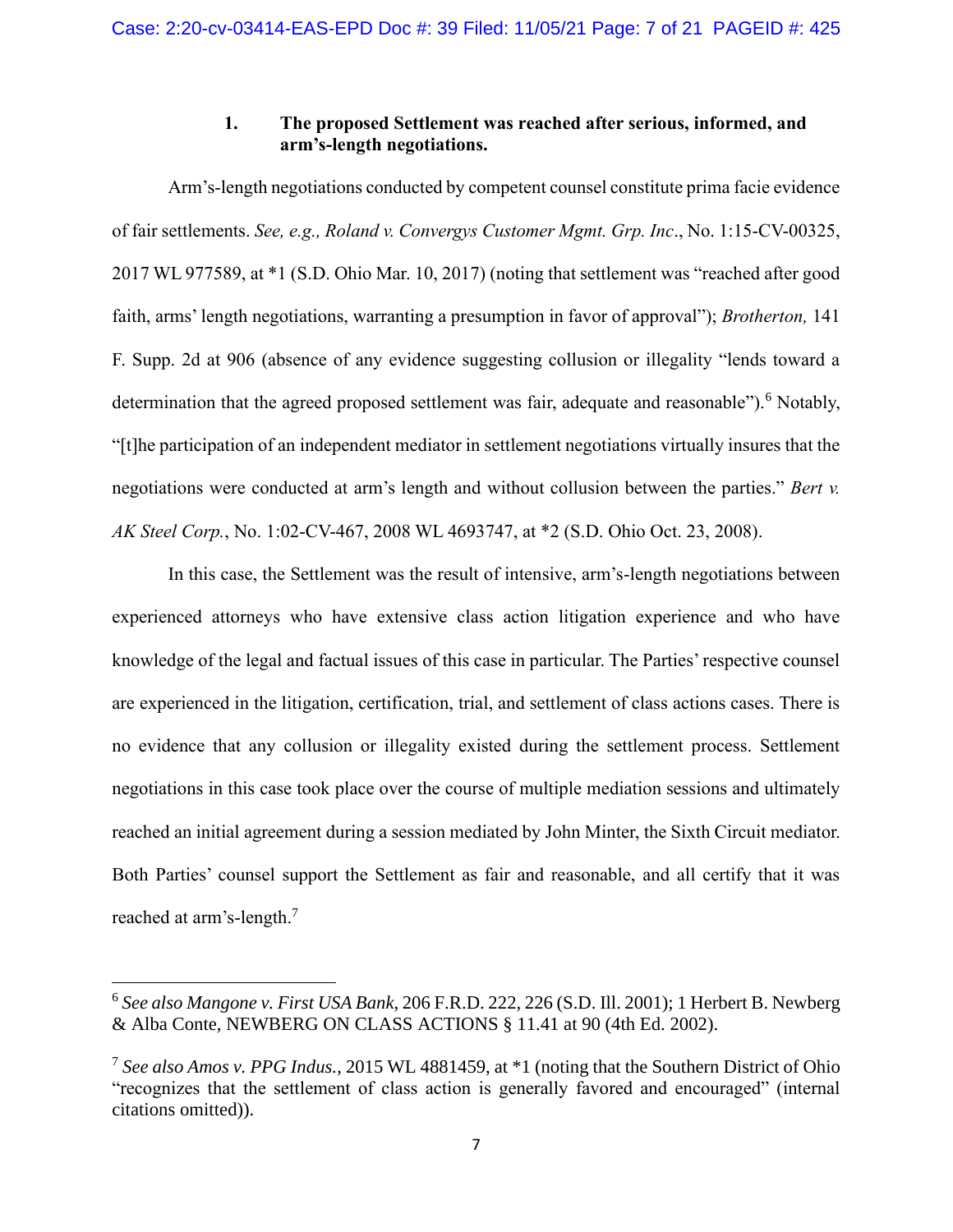## **2. The proposed Settlement falls within the range of reasonableness and warrants issuance of notice and a hearing on final approval of settlement.**

Although Plaintiff believes that the claims asserted in the Class Action are meritorious and the Class would ultimately prevail at trial, continued litigation against Defendant poses significant risks that make any recovery for the Class uncertain. The fairness and adequacy of the Settlement is underscored by consideration of the obstacles that the Class would face in ultimately succeeding on the merits, as well as the expense and likely duration of the litigation. *See Amos*, 2015 WL 4881459, at \*1 ("In general, most class action are inherently complex, and settlement avoids the costs, delays, and multitude of other problems associated with them." (internal citations and quotations omitted)).<sup>8</sup>

Here, if the litigation were to continue, Plaintiff would face a number of high-stakes risks before trial that could limit, or even eliminate, his claims, including a possible motion to dismiss or summary judgment ruling in favor of Defendant. Despite these real and significant risks, Plaintiff and the Rule 23 putative Class Members will receive significant benefits under the Settlement. Generally, Class Members who purchased a Treadmill from July 7, 2016 through the date of preliminary approval can receive: 1) a *pro rata* payment from a Common Fund of Four Million Two Hundred and Fifty Thousand Dollars (\$4,250,000.00), after deductions for Attorney Fees and Expenses, administration and Notice Expenses, and a Service Award, if any; and 2) a year-long subscription, or subscription extension, to JRNY, a fitness app offered by Defendant.

<sup>8</sup> *See also Brotherton*, 141 F. Supp. 2d at 905 (noting that adding any further delay to an 11-yearold case "would not substantially benefit class members" and would support a finding that the settlement was fair, reasonable, and adequate); *Miracle v. Bullitt Cnty., Ky.*, No. CIV.A. 05-130- C, 2008 WL 3850477, at \*6 (W.D. Ky. Aug. 15, 2008) (the "uncertainty of the outcome of the litigation makes it more reasonable for the plaintiffs to accept the settlement offer from the defendant").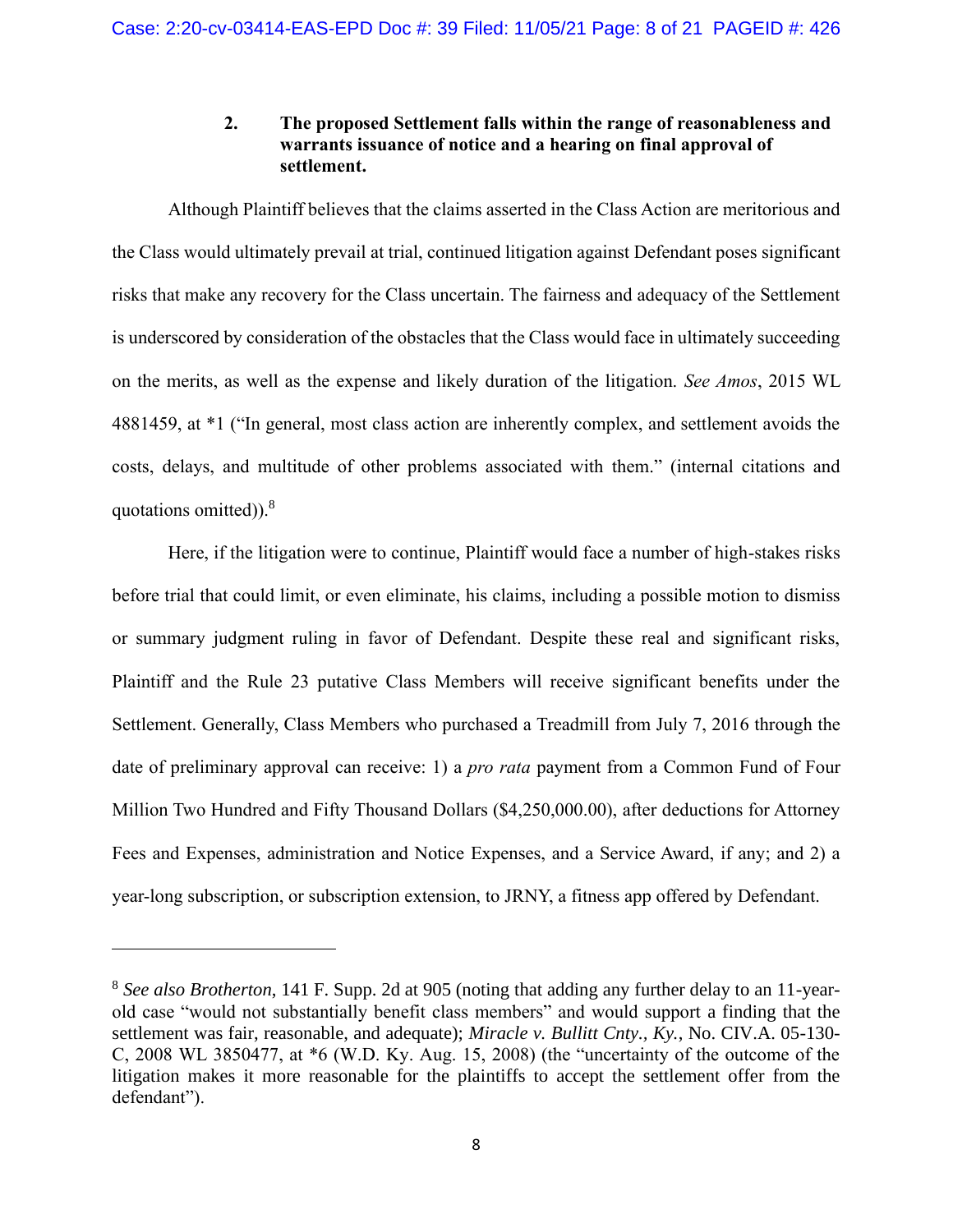Based upon the currently estimated number of Class Members (approximately 200,000), and estimates of other expenses, at a claims rate of twenty percent (20%) each Class Member would receive a payment in excess of Fifty Dollars (\$50.00) from the Common Fund. The yearlong subscription, or subscription extension, to Defendant's JRNY app is currently valued at approximately One Hundred and Fifty Dollars (\$150.00). Defendant recently bought a software company and plans to increase JRNY's fitness offerings to include non-treadmill content such as yoga or Pilates. In order to maximize the value of the JRNY app for Class Members, they will be able to begin their subscription any time within one year following the Effective Date (the date following both final approval and the resolution of any appeals). If every Class Member were to take advantage of the JRNY subscription, the value conferred would be approximately Thirty Million Dollars (\$30,000,000.00).

In addition, Defendant has agreed to make significant changes to its sales and marketing of Treadmills with respect to horsepower claims—the issue central to the Lawsuit. Defendant will cease using the terminology "Continuous Horsepower" or "CHP" to market or sell its Treadmills, and with respect to any horsepower claim will note that the stated horsepower is that obtained is based on the motor manufacturer's horsepower rating and does not reflect the operational horsepower of the treadmill in ordinary household use.

When considering the Settlement, Plaintiff weighed the certainty of an immediate recovery for the Class against the significant legal challenges Plaintiff faced. Under these circumstances, the proposed Settlement is fair, reasonable,

#### **3. The proposed Settlement has no obvious deficiencies.**

There are no grounds to doubt the fairness of the proposed settlement or other obvious deficiencies, such as unduly preferred treatment of the Plaintiff or excessive attorney

9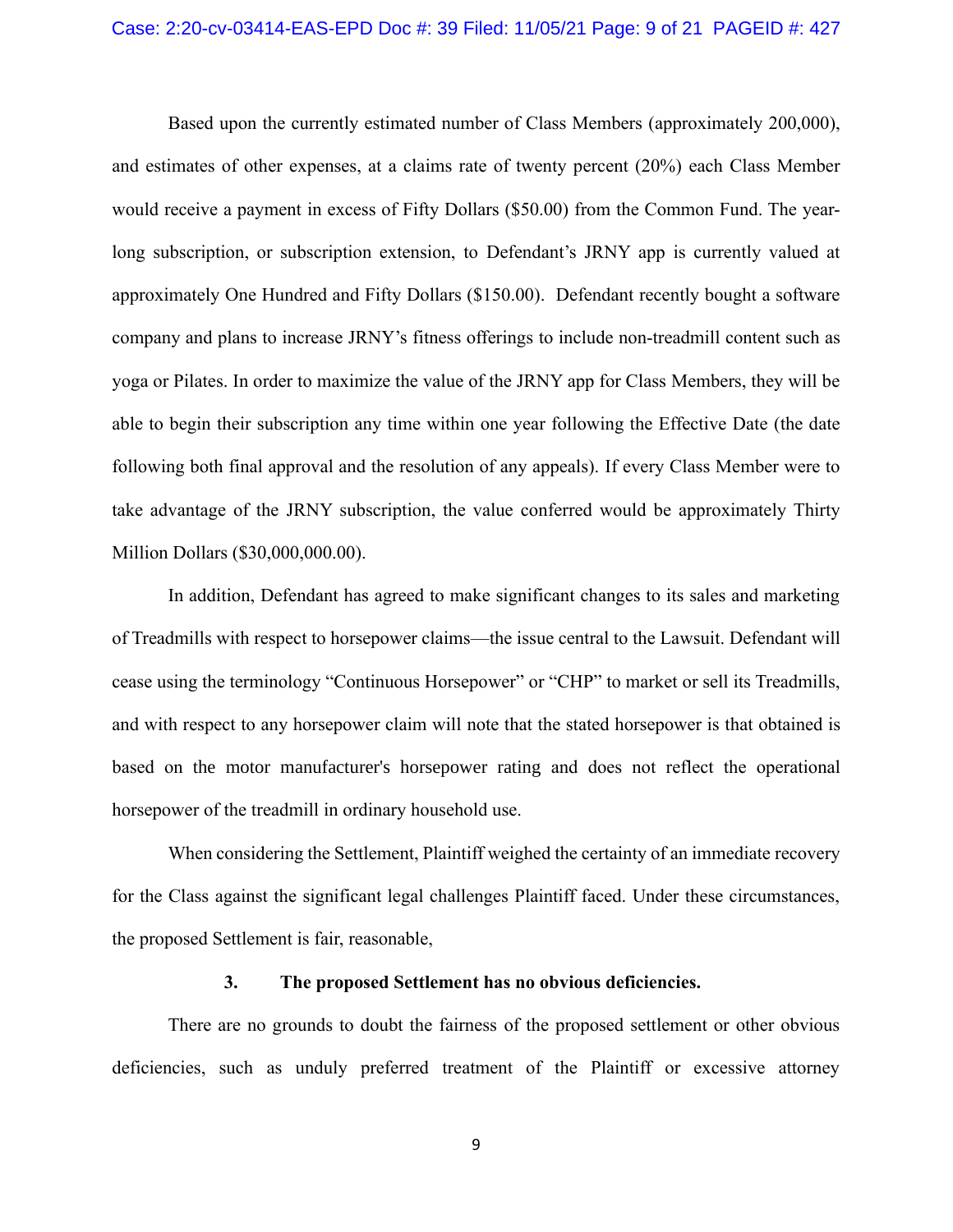compensation. *Thacker v. Chesapeake Appalachia, LLC*, 259 F.R.D. 262, 271 (E.D. Ky. 2009). Plaintiff, like all other Class Members, will receive his settlement benefit in accordance with a claims process that will be presented to the Court for approval. The matter of attorneys' fees and payment of expenses, as well as any Service Award for Plaintiff, will be determined by the Court. Plaintiff's counsel have agreed to limit their attorney fee request to one-third of the Common Fund rather than the total value of the Settlement. Plaintiff's counsel ask for a Service Award of Five Thousand Dollars (\$5,000.00) for Plaintiff, based on his active involvement in this litigation. Accordingly, nothing in the course of this class action, the settlement negotiations, or the Settlement itself raises fairness concerns. Named Plaintiff therefore requests that the Court preliminarily approve the Settlement and set a date for the Fairness Hearing.

## **B. Certification of the proposed class for purposes of settlement only is appropriate.**

The Supreme Court has recognized that at times the benefits of a proposed settlement of a class action can be realized only through the certification of a settlement class. *See Amchem Prods. v. Windsor*, 521 U.S 591, 620 (1997). Accordingly, Named Plaintiff seeks the conditional certification of the Settlement Class set forth above and in the Agreement.

"For the Court to certify a class, the plaintiffs must satisfy all of the requirements of Rule 23(a), and one of the requirements of Rule 23(b)." *Pelzer v. Vassalle*, 655 F. App'x 352, 363 (6th Cir. 2016). The four requirements of Federal Rule of Civil Procedure 23(a) are numerosity, commonality, typicality, and adequacy. Furthermore, Plaintiff seeks certification of the Settlement Class pursuant to Rule 23(b)(3), which provides that certification is appropriate where "the court finds the questions of law or fact common to class members predominate over any questions affecting only individual members [predominance], and that a class action is superior to other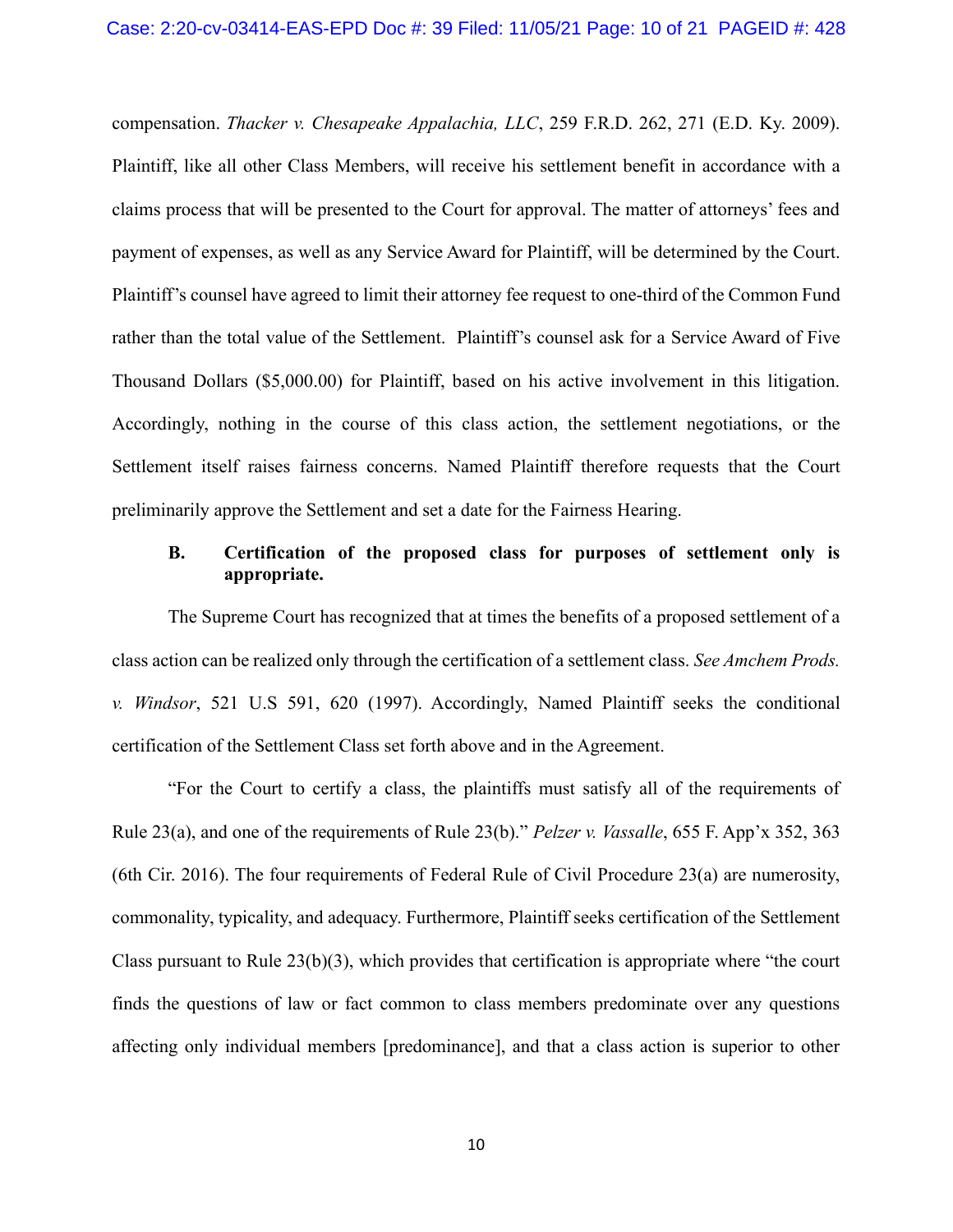available methods for fairly and efficiently adjudicating the controversy [superiority]." Fed. R. Civ. P.  $23(b)(3)$ .

As discussed below, these requirements are met for purposes of settlement in this case.

### **1. Numerosity**

The numerosity requirement under Rule  $23(a)(1)$  is satisfied where the class is so numerous that joinder of all class members is impracticable. Fed. R. Civ. P.  $23(a)(1)$ . There is no magic number needed to satisfy numerosity; in the Sixth Circuit, numerosity has been satisfied with a class of 35. *See In re Am. Med. Sys. Inc.*, 75 F.3d 1069, 1076 (6th Cir. 1996) ("the Sixth Circuit has previously held that a class of 35 was sufficient to meet the numerosity requirement" (internal quotation marks omitted)); *see also Daffin v. Ford Motor Co.*, 458 F.3d 549, 553 (6th Cir. 2006) ("substantial" numbers satisfy, and thousands are "substantial"). Here, the total number of Treadmills at issue and putative Class Members are well over a hundred thousand.<sup>9</sup> Numerosity is therefore readily satisfied. *See In re Whirlpool Corp. Front-loading Washer Prod. Litig.*, No. 1:08- WP-65000, 2016 WL 5338012, at \*7 (N.D. Ohio Sept. 23, 2016) (with millions of class members, joinder is not "simply impractical, it is impossible").

### **2. Commonality**

Rule 23(a)(2) requires that there be "questions of law or fact common to the class." Fed. R. Civ. P.  $23(a)(2)$ . The Supreme Court has stated that Rule  $23(a)(2)$ 's commonality requirement is satisfied where the plaintiff asserts claims that "depend upon a common contention" that is "of such a nature that it is capable of classwide resolution — which means that determination of its truth or falsity will resolve an issue that is central to the validity of each one of the claims in one

<sup>&</sup>lt;sup>9</sup> Through the course of informal discovery, Nautilus's counsel has attested that the total class size is approximately 200,000 class members as of the date of this filing. Markovits Dec., ¶ 10.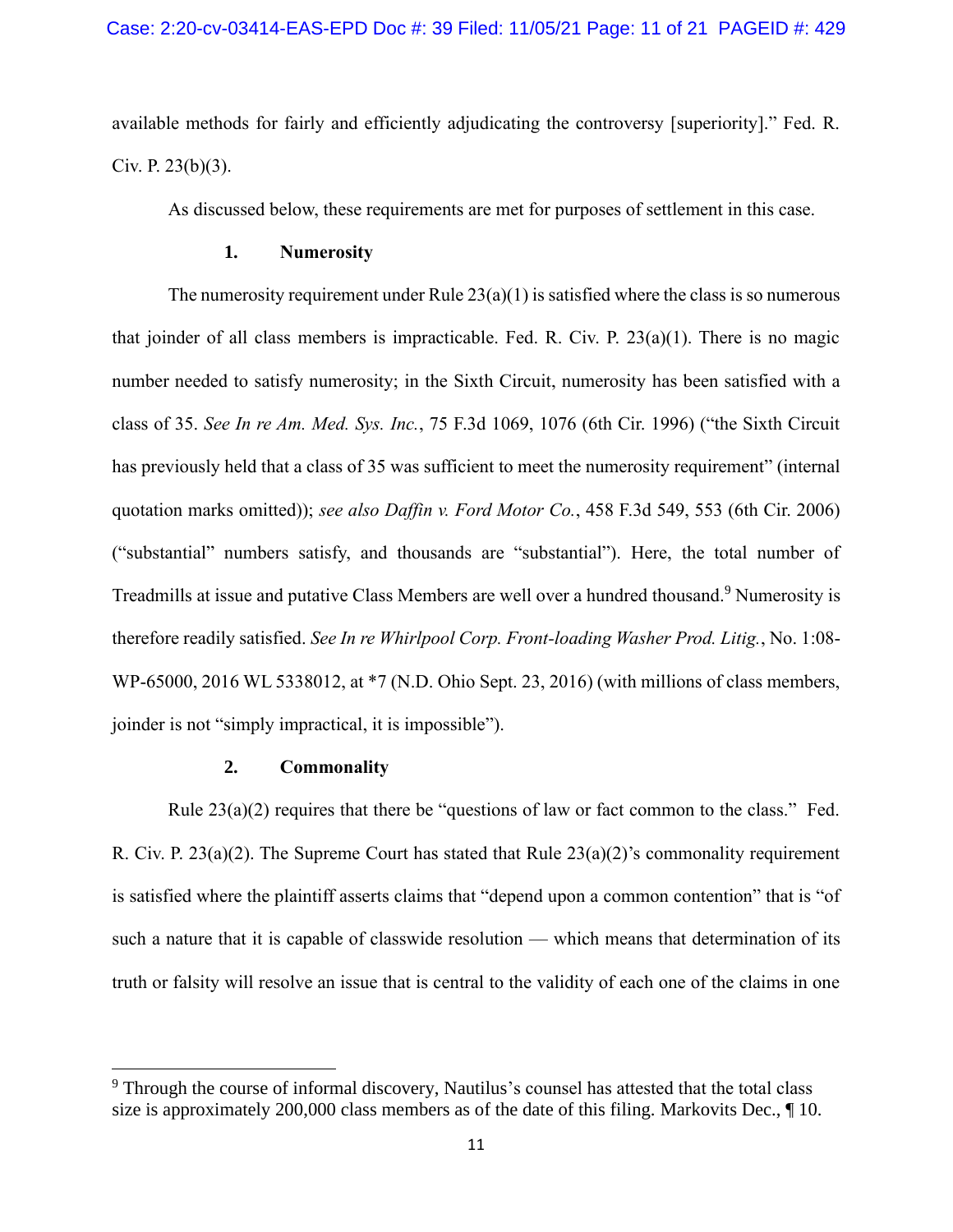stroke." *Wal-Mart Stores, Inc. v. Dukes*, 131 S. Ct. 2541, 2556 (2011). Both the majority and dissenting opinions in that case agreed that "for purposes of Rule  $23(a)(2)$  even a single common question will do." *Id.* at 2556.

In this case, there are numerous common questions of law and fact, such as whether the Treadmill horsepower claims are accurate, and whether the Class Members have actionable claims. Commonality is, therefore, satisfied. *See, e.g., Winters v. Two Towns Ciderhouse, Inc*., No. 20-CV-00468-BAS-BGS, 2020 WL 5642754, at \*2 (S.D. Cal. Sept. 22, 2020) (commonality satisfied where class claims all stem from Defendant's alleged misrepresentation that its products had no artificial flavors); *Elkind v. Revlon Consumer Prod. Corp.*, No. CV142484JSAKT, 2017 WL 9480894, at \*8 (E.D.N.Y. Mar. 9, 2017), *report and recommendation adopted*, No. 14-CV-2484(JS)(AKT), 2017 WL 1169552 (E.D.N.Y. Mar. 29, 2017) (commonality based on alleged misrepresentations regarding DNA aspect of beauty product).

### **3. Typicality**

In order to satisfy the typicality requirement of Rule  $23(a)(3)$ , the claims or defenses of the representative parties must be typical of the claims or defenses of the class. "The typicality requirement ensures that the representative's interests will be aligned with those of the represented group and that the named plaintiff will also advance the interests of the class members." *Chesher v. Neyer*, 215 F.R.D. 544, 549 (S.D. Ohio 2003). "A plaintiff's claim is typical if it arises from the same event or practice or course of conduct that gives rise to the claims of other class members, and if his or her claims are based on the same legal theory." *Id*.; *see also Am. Med. Sys.*, 75 F.3d at 1082 (same). Typicality seeks to ensure that there are no conflicts between the class representatives' claims and the claims of the class members represented.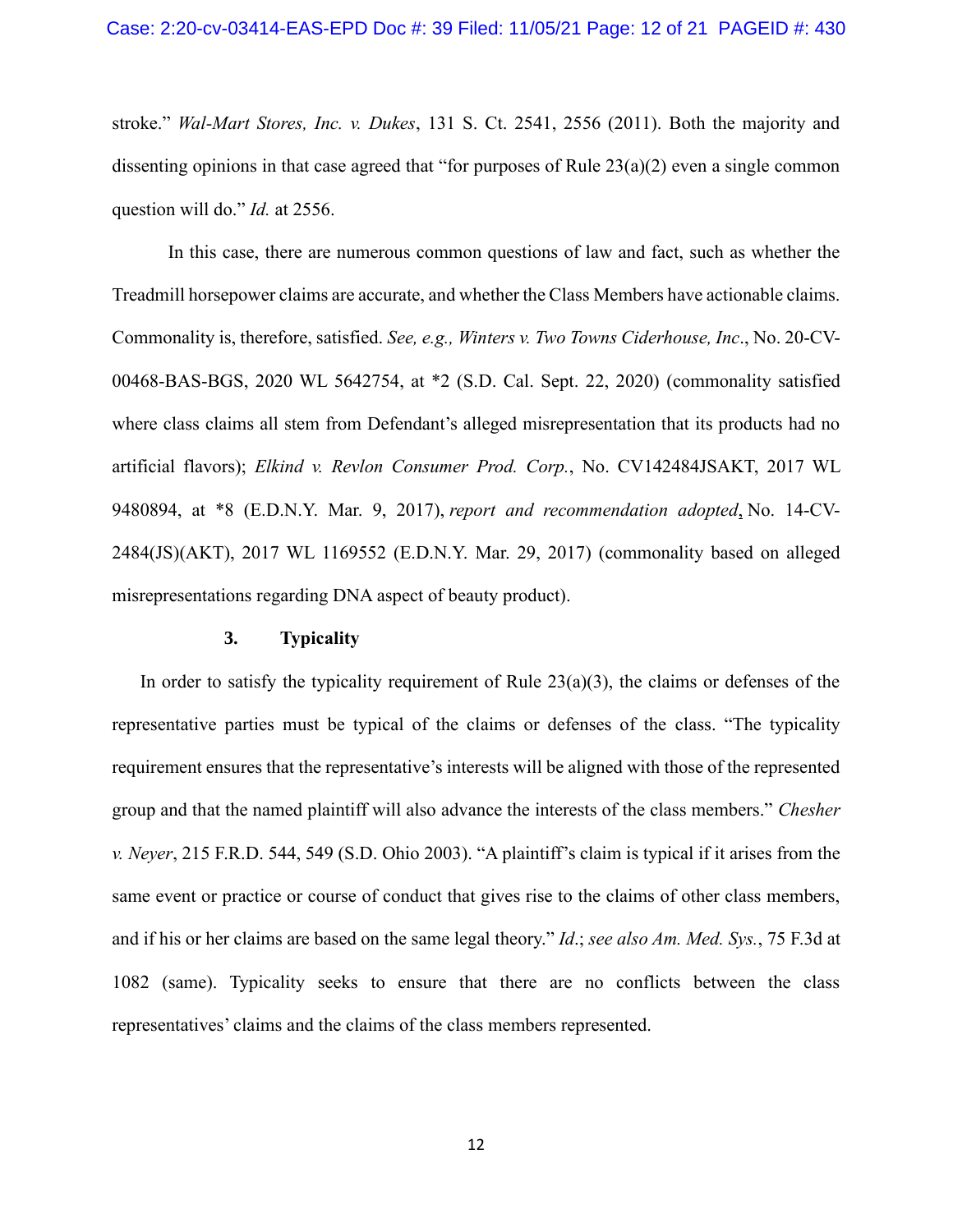Here, Plaintiff's claims arise out of the same alleged conduct by Nautilus related to the sale and marketing of its Treadmills, in particular with regard to horsepower representations, and the same legal theories apply to all. Typicality is satisfied.

#### **4. Adequacy of Representation**

The final requirement of Rule 23(a) is that "the representative parties will fairly and adequately protect the interests of the class." Fed. R. Civ. P. 23(a)(4). There are two criteria: 1) the "representative must have common interests with unnamed members of the class," and 2) "it must appear that the representatives will vigorously prosecute the interests of the class through qualified counsel." *Am. Med. Sys.*, 75 F.3d at 1083 (quoting *Senter v. Gen. Motors Corp.*, 532 F.2d 511, 525 (6th Cir. 1976)).

Here, the Plaintiff is adequate because during the Class Period he purchased a Treadmill that would be covered by the Settlement and was allegedly damaged in the same manner based on the same alleged defect. He has also actively participated in the litigation of this case.

In addition, Named Plaintiff's counsel are qualified. The Agreement designates Markovits, Stock & DeMarco, LLC, Hellmuth & Johnson, PLLC, and Chestnut Cambronne, PA as Class Counsel. These firms have invested considerable time and resources into the prosecution of this action. Class Counsel possess a wealth of experience litigating complex class action lawsuits, and were able to negotiate an outstanding settlement for the Class Members. (*See* Markovits Decl. ¶¶ 7-8). Based on the results achieved here, the Court should appoint these firms as Class Counsel, and determine that Rule 23(a)'s adequacy requirement is satisfied.

#### **5. Rule 23(b)(3) Requirements**

Plaintiff seeks to certify a Class under Rule 23(b)(3), which has two components: predominance and superiority. "The Rule 23(b)(3) predominance requirement parallels the Rule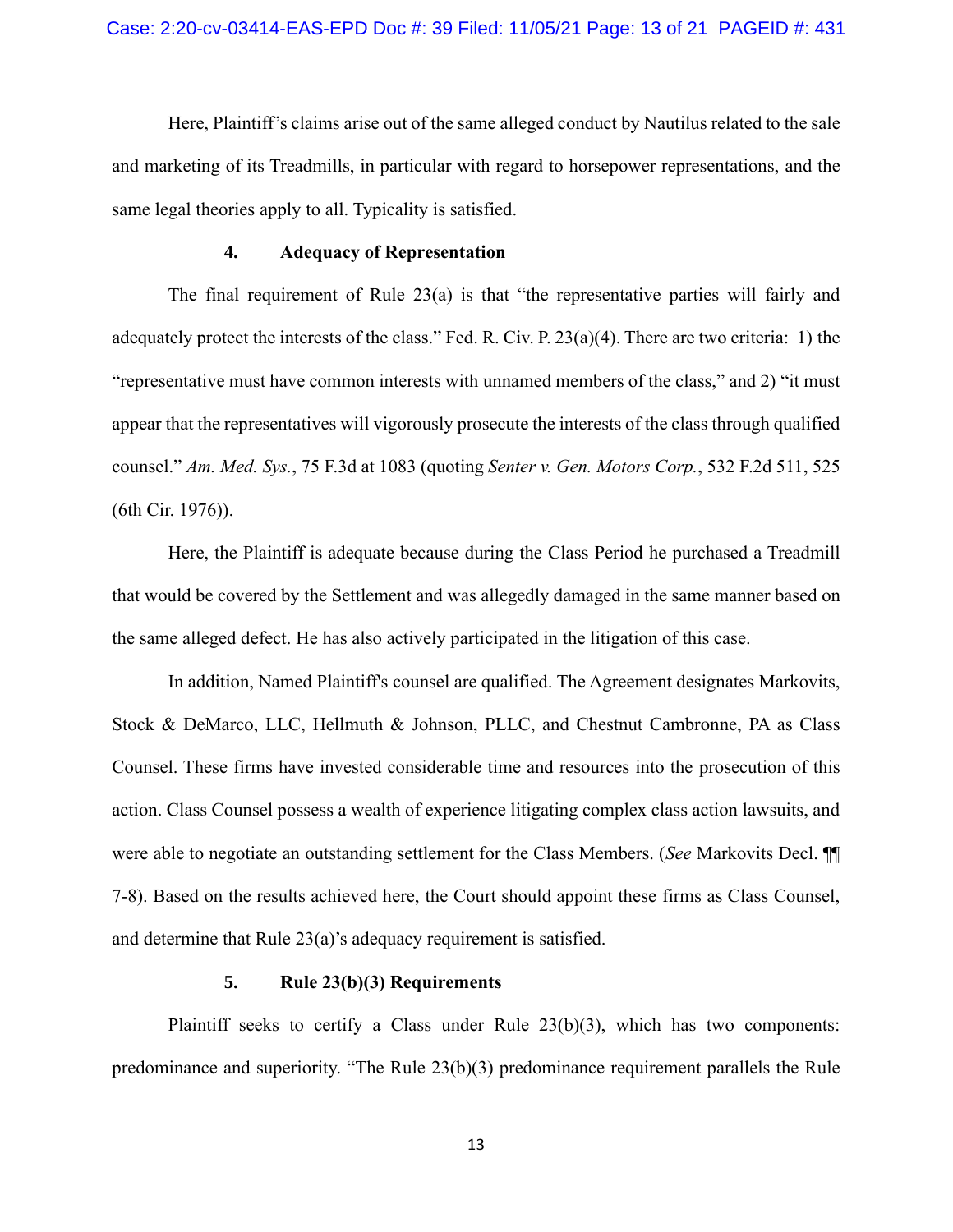23(a)(2) commonality requirement in 'that both require that common questions exist, but subdivision (b)(3) contains the more stringent requirement that common issues 'predominate' over individual issues.'" *In re Countrywide Fin. Corp. Customer Data Sec. Breach Litig.*, No. 3:08- MD-01998, 2009 WL 5184352, at \*7 (W.D. Ky. Dec. 22, 2009) (quoting *In re Am. Med. Sys., Inc.*, 75 F.3d at 1084 (6th Cir. 1996)). When assessing predominance and superiority, the court may consider that the class will be certified for settlement purposes only, and a showing of manageability at trial is not required. *See Amchem*, 521 U.S. at 618 ("Confronted with a request for settlement-only class certification, a district court need not inquire whether the case, if tried, would present intractable management problems, see Fed. Rule Civ. Proc. 23(b)(3)(D), for the proposal is that there be no trial.").

With respect to predominance, the Sixth Circuit has explained that "named plaintiffs must show, and district courts must find, that questions of law or fact common to members of the class predominate over any questions that affect only individual members." *In re Whirlpool Corp.*, 722 F.3d at 860. With respect to superiority, the Court considers whether a class action is "superior to other methods for fairly and efficiently adjudicating the controversy." Fed. R. Civ. P. 23(b)(3). Rule 23(b)(3) provides a non-exhaustive list of factors to be considered when making this determination. These factors include: (i) the class members' interests in individually controlling the prosecution or defense of separate actions; (ii) the extent and nature of any litigation concerning the controversy already begun by or against class members; (iii) the desirability or undesirability of concentrating the litigation of the claims in the particular forum; and (iv) the likely difficulties in managing a class action. *Willis v. Big Lots, Inc.*, No. 2:12-CV-604, 2017 WL 1063479, at \*2 (S.D. Ohio Mar. 17, 2017) (citing Fed. R. Civ. P. 23(b)(3)).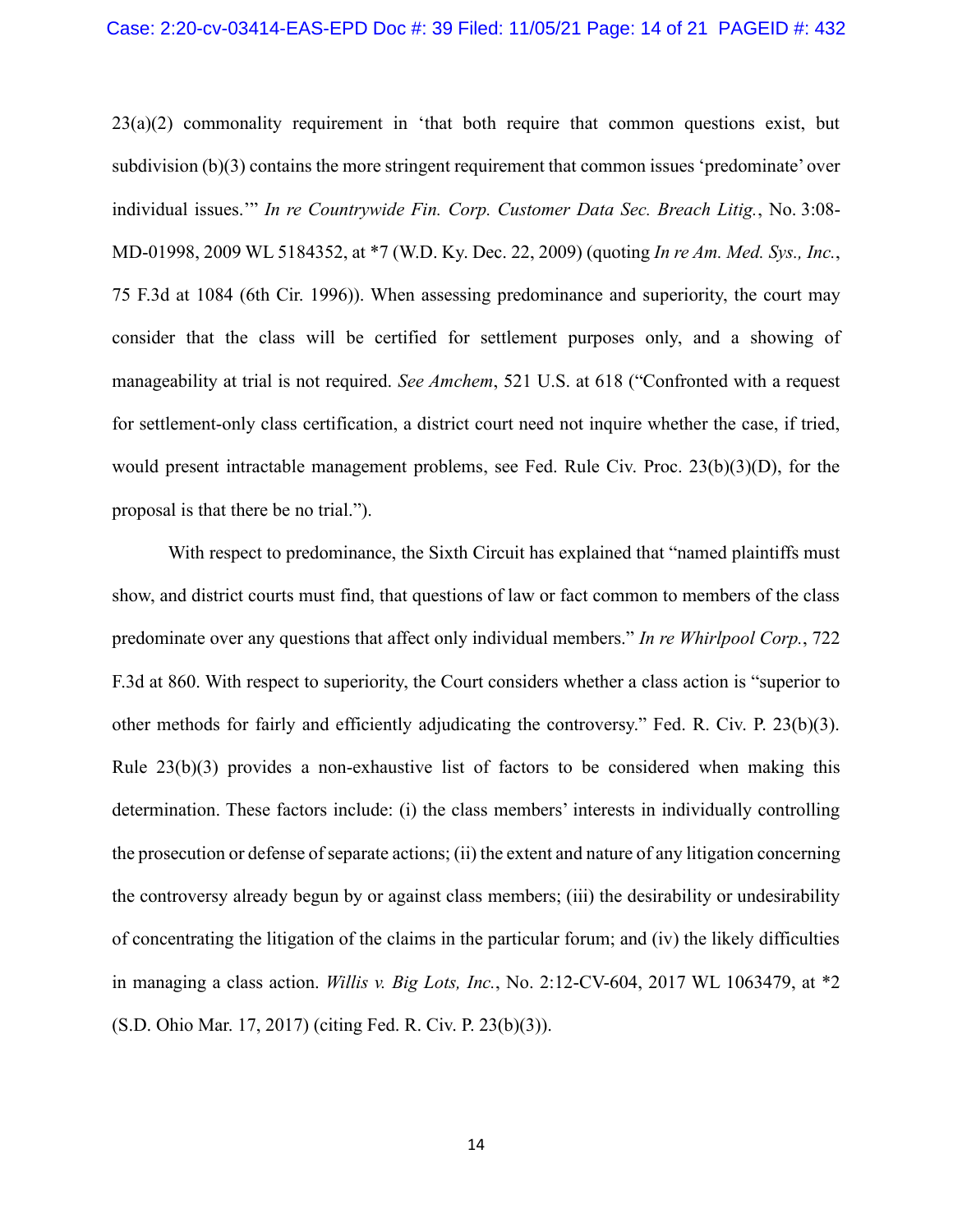Here, there are several common questions of law and fact that predominate over any questions that may affect individual Class Members. For example, were this case to proceed, the primary issue would be whether Defendant misrepresented the horsepower of its Treadmills, and whether Defendant is liable as a result. This is an issue subject to "generalized proof," and is a "question that is common to all class members." *See Daffin,* 2004 WL 5705647, at \*2 (predominance satisfied where significant issues included: 1) whether a defect reduced the value of the car; and 3) whether Ford breached its warranty); *see also In re Countrywide*, 2009 WL 5184352, at \*6 ("the proof required [must focus] on Defendant's conduct, not on the conduct of the individual class members"). Accordingly, the predominance prong of Rule 23(b)(3) is satisfied.

The second prong of Rule  $23(b)(3)$  — that a class action is superior to other available methods for the fair and efficient adjudication of the controversy — is also readily satisfied. *See*  Fed. R. Civ. P. 23(b)(3). The Agreement provides members of the Settlement Class with quick, simple, and certain relief, and contains well-defined administrative procedures to ensure due process. This includes the right of any Class Member who is dissatisfied with the settlement to object to it or to request exclusion from the Class. The settlement also would relieve the substantial judicial burdens that would be caused by repeated adjudications in individual trials against Nautilus. *See Young v. Nationwide Mut. Ins. Co.,* 693 F.3d 532, 545 (6th Cir. 2012) ("Where it is not economically feasible to obtain relief within the traditional framework of a multiplicity of small individual suits for damages, aggrieved persons may be without any effective redress unless they may employ the class-action device." (internal quotations omitted)). Here, individual trials are not feasible; the proposed class action remedy is superior.

In sum, because the requirements of Rule 23(a) and Rule 23(b)(3) are satisfied, certification of the proposed Class is appropriate.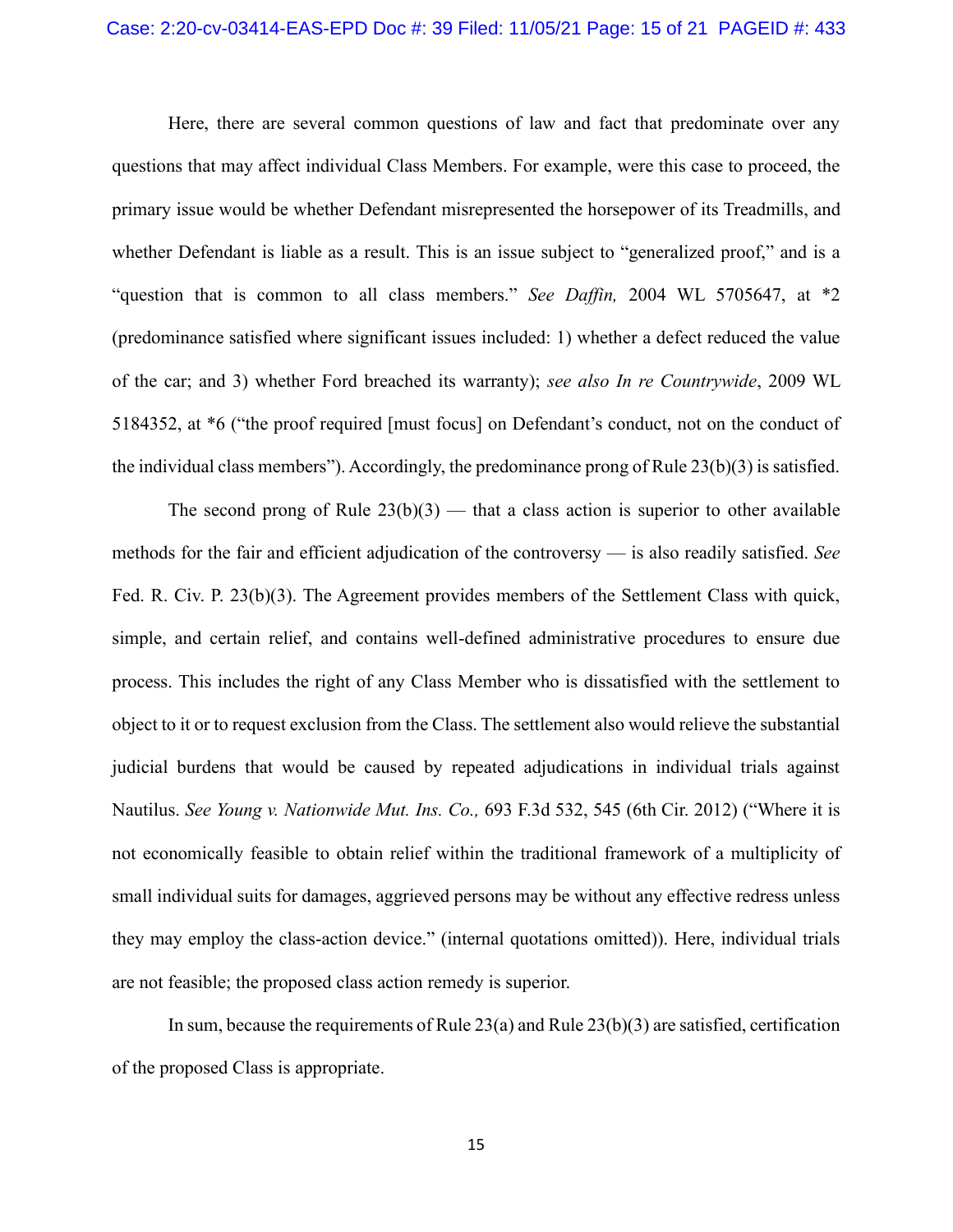## **C. The proposed Class Representative, Class Counsel, and Settlement Administrator should be approved.**

Plaintiff Robert Walker seeks to be appointed as Class Representative for the Settlement Class. He has been intimately involved in the prosecution of this case since its outset. He has cooperated with counsel, assisted in the preparation of the Complaint, provided information regarding his Treadmill, provided a declaration relating to his Treadmill transaction. Markovits Decl. ¶ 6. He purchased a Treadmill during the Class Period. *Id.* His claims are typical of the claims of the Settlement Class, and he will fairly and adequately protect the interests of the Settlement Class. Rule  $23(a)(3)$  and  $(4)$ .

For the reasons previously discussed with respect to adequacy of representation, the law firms of Markovits, Stock & DeMarco, LLC, Helmuth & Johnson, PLLC and Chestnut Cambronne, PA should be designated as Class Counsel.

The proposed Class Counsel have asked that Angeion Group act as Settlement Administrator. Angeion Group and its principals have a long history of successful settlement administrations in class actions. Markovits Decl. ¶ 9.

## **D. The proposed form and manner of notice to the Class is reasonable and should be approved.**

Under Rule 23(e), the Court must "direct notice in a reasonable manner to all class members who would be bound" by the proposed settlement. Fed. R. Civ. P. 23(e)(1). Notice of a proposed settlement to class members must be the "best notice practicable." Fed. R. Civ. P.  $23(c)(2)(B)$ . "[B]est notice practicable" means "individual notice to all members who can be identified through reasonable effort." *Eisen v. Carlisle & Jacquelin*, 417 U.S. 156, 173, 94 S. Ct. 2140, 2150, 40 L. Ed. 2d 732 (1974). In order to satisfy these standards and "comport with the requirements of due process, notice must be 'reasonably calculated to reach interested parties.'"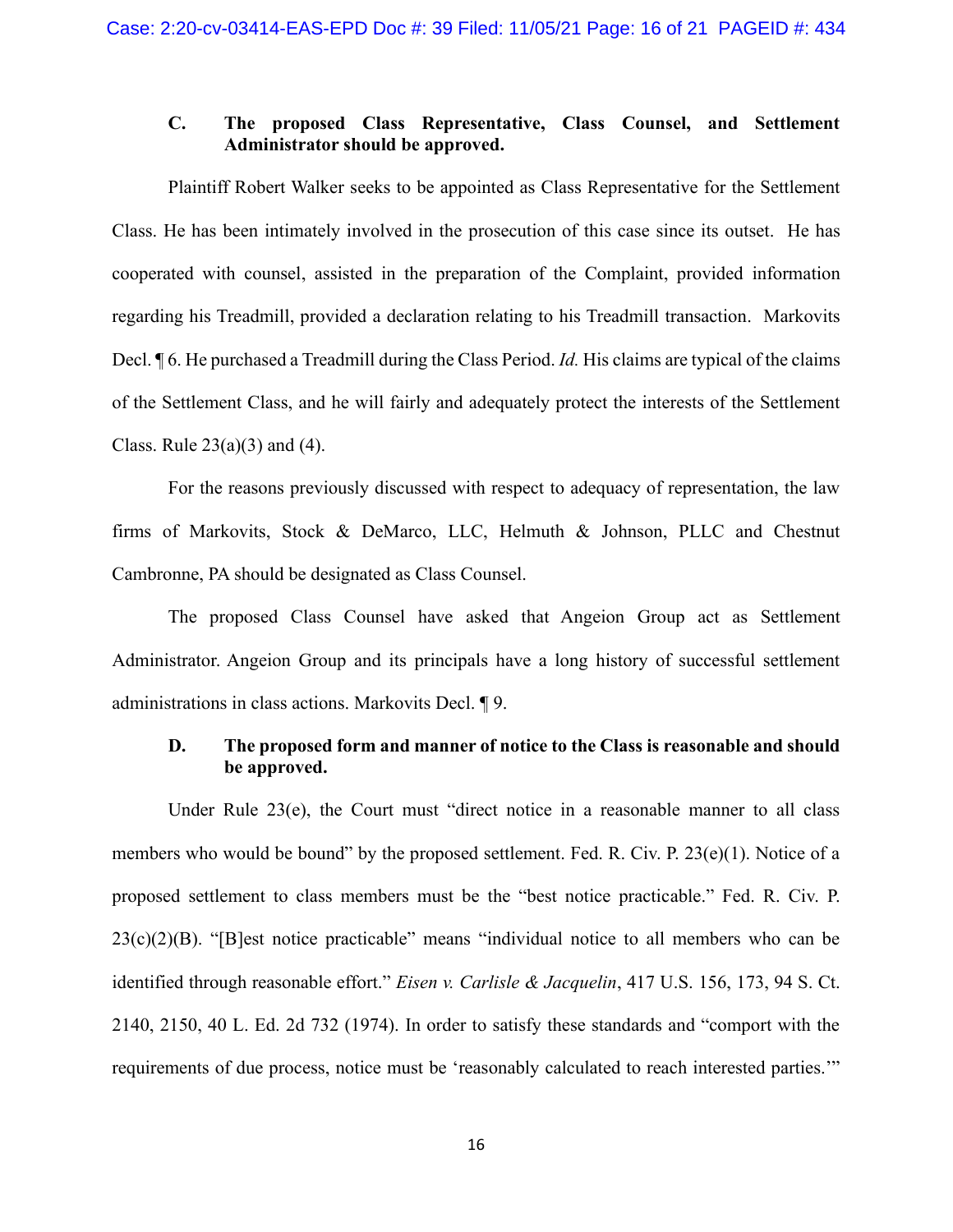*In re Countrywide*, 2009 WL 5184352, at \*43 (quoting *Fidel v. Farley*, 534 F.3d 508, 514 (6th Cir. 2008)).

The Notice Plan set forth in the Agreement provides the best notice practicable under the circumstances. The Parties negotiated the form of the Settlement Notice to be disseminated to all persons who fall within the definition of the Class and whose names and addresses can be identified with reasonable effort from or through Nautilus's records, as well as reasonably obtainable records from retailers and distributors. In addition, the Settlement Administrator will supplement the mailed Settlement Notice with a Short Form Settlement Notice and a Publication Notice. The Settlement Notices are attached to the Agreement as Exhibits A, B, and C.

In addition, Rule  $23(h)(1)$  requires that "[n]otice of the motion [for attorneys' fees] must be served on all parties and, for motions by class counsel, directed to class members in a reasonable manner."<sup>10</sup> Here, the proposed Notice Plan satisfies the requirements of Rule  $23(h)(1)$ , as it notifies Class Members that Class Counsel will apply to the Court for attorneys' fees of no more than \$1,416,667 million, or roughly 16% of the conservatively estimated value of the Settlement, plus reimbursement of litigation expenses This proposed fee amount is well within the range of reasonable attorneys' fees awarded for similar class action matters in the Sixth Circuit as well as other federal district courts.<sup>11</sup>

 $10$  Fed. R. Civ. P. 23(h)(1).

<sup>11</sup> *See, e.g., In re Cincinnati Gas & Electric Co. Sec. Litig.*, 643 F. Supp. 148, 150 (S.D. Ohio 1986) ("typically the percentages range from 20% - 50%"); *Manners v. Am. Gen. Life Ins. Co.*, No. 3-98-0266, 1999 WL 33581944, at \*29 (M.D. Tenn. Aug. 11, 1999) ("[T]hroughout the Sixth Circuit, attorneys' fees in class actions have ranged from 20%-50%."); *Dillworth v. Case Farms Processing, Inc*., No. 5:08-cv-1694, 2010 WL 776933, at \*7 (N.D. Ohio Mar. 8, 2010) (fee equal to 33% of settlement amount); *Brent v. Midland Funding, LLC*, No. 3:11 CV 1332, 2011 WL 3862363, at \*19 (N.D. Ohio Sept. 1, 2011) (fee equal to 29% of the settlement amount); *Clevenger v. Dillards, Inc*., No. C-1-02-558, 2007 WL 764291, at \*1 (S.D. Ohio Mar. 9, 2007) (fee equal to 29% of settlement fund).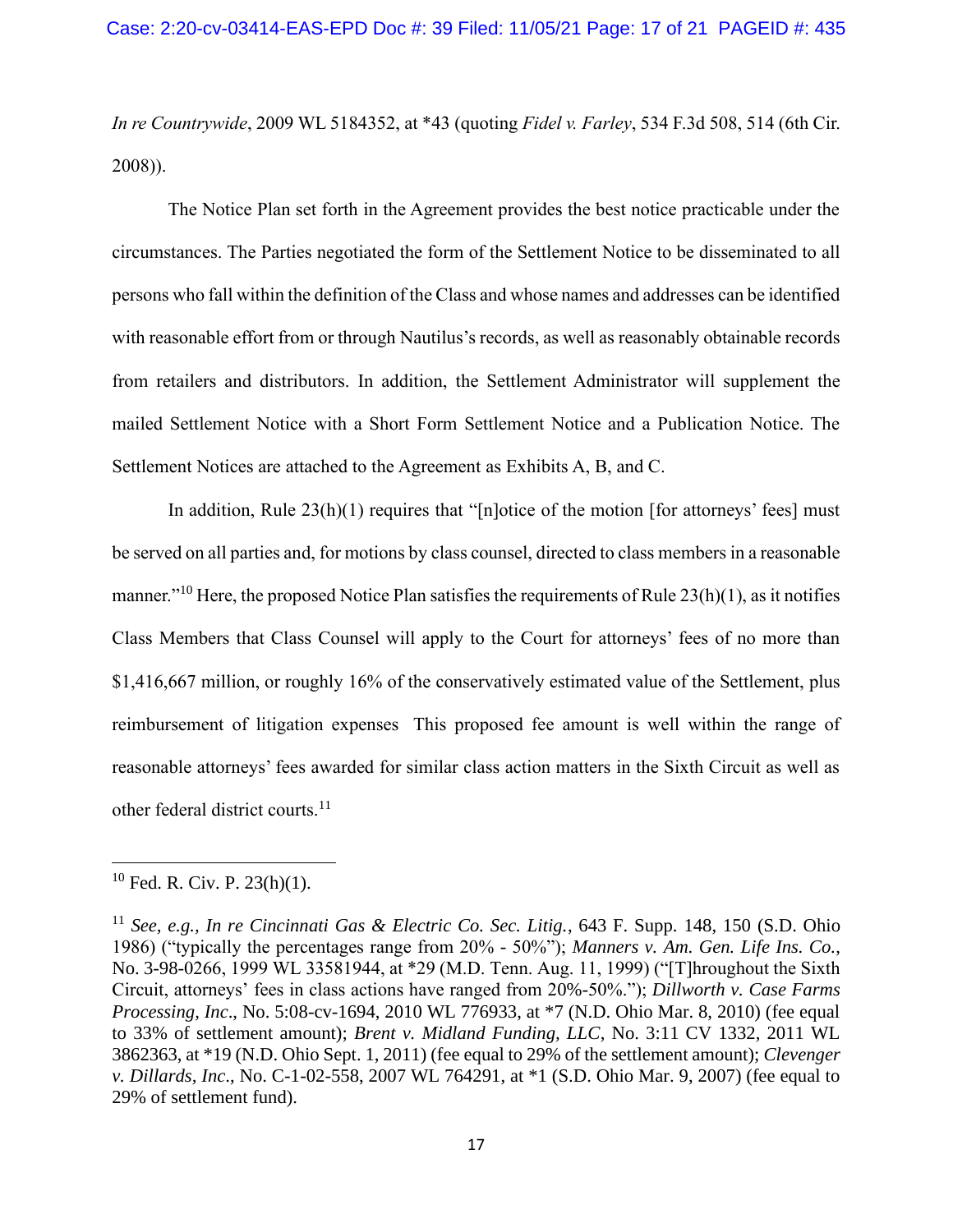### Case: 2:20-cv-03414-EAS-EPD Doc #: 39 Filed: 11/05/21 Page: 18 of 21 PAGEID #: 436

The proposed Notice Plan complies with Fed. R. Civ. P. 23 and due process because, among other things, it informs Class Members of: (1) the nature of the action; (2) the essential terms of the settlement, including the definition of the Settlement Class, the claims asserted, and the benefits offered; (3) the binding effect of a judgment if the Class Member does not request exclusion; (4) the process for objection and/or exclusion, including the time and method for objecting or requesting exclusion and that Class Members may make an appearance through counsel; (5) information regarding the Plaintiff's request for an incentive award and the payment by Defendants of attorneys' fees and expenses; and  $(6)$  how to make inquiries. Fed. R. Civ. P. 23(c)(2)(B).

Accordingly, the Notice Plan and Settlement Notice will "fairly apprise the prospective members of the class of the terms of the proposed settlement and of the options that are open to them in connection with the proceedings." *Wal-Mart Stores, Inc. v. Visa U.S.A. Inc.*, 396 F.3d 96, 114 (2d Cir. 2005). The manner of providing notice, which includes individual notice by mail and email to all Class Members who can be reasonably identified, represents the best notice practicable under the circumstances and satisfies the requirements of due process and Rule 23. *See Frost v. Household Realty Corp.*, 61 F. Supp. 3d 740, 745 (S.D. Ohio 2004).<sup>12</sup> Thus, the Notice Plan should be approved. Fed. R. Civ. P.  $23(c)(2)(A)$ .

<sup>12</sup> *See also Weinberger v. Kendrick*, 698 F.2d 61, 71 (2d Cir. 1982) (notice sent to individuals' last known address and notice published in the *Wall Street Journal* constituted adequate notice, even though some members of the class did not receive actual notice); *Jordan v. Global Nat. Res. Inc.*, 102 F.R.D. 45, 51 (S.D. Ohio 1984) (due process does not require actual notice to all class members, and constructive notice by publication will suffice to inform potential class members).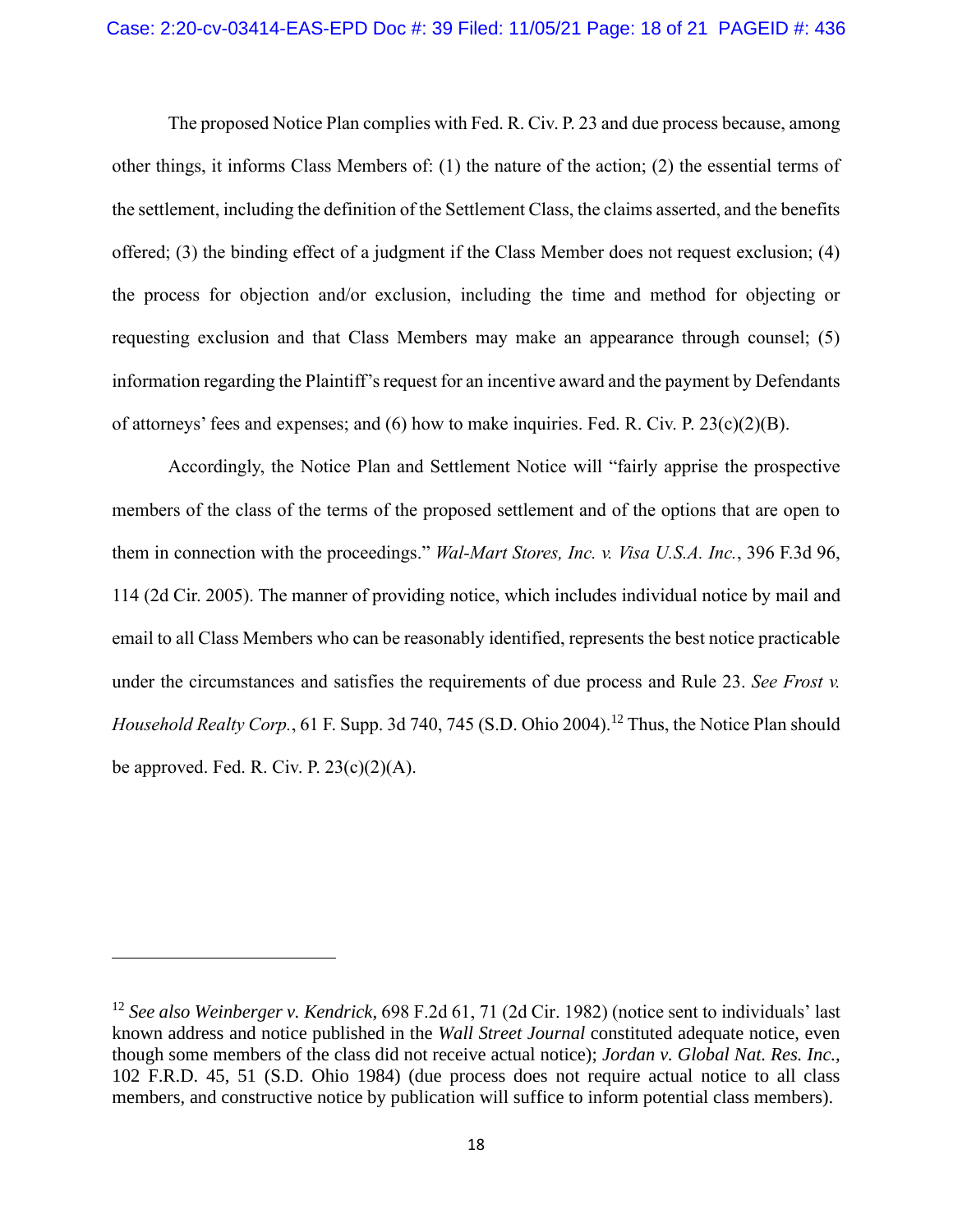## **E. The Court should order the reasonable production of identifying information from retailers and distributors.**

Nautilus has produced a list of the primary retailers and distributors that may have readily accessible contact information for purchasers of Nautilus Treadmills. To help effectuate direct notice, proposed Class Counsel seek an order from the Court that would require production by those companies of such information to the extent reasonably possible. Other class action settlements have recognized the importance of "attempting to provide direct notice to retail customers whose contact information may be on file with the retailer." *Lilly v. Jamba Juice Co.*, 308 F.R.D. 231, 239 (N.D. Cal. 2014); *see also Ostrowski v. Amazon.com, Inc.*, No. C16-1378- JCC (W.D. Wash. Sept. 16, 2016) (ordering a third-party retailer to produce customers' names and addresses to plaintiffs for the purpose of providing those customers with direct notice of the class action settlement.).

### **F. The Court should provide a schedule leading up to a Fairness Hearing.**

Named Plaintiff requests that the Court set a schedule, leading up to a Fairness Hearing, that would include, *inter alia*, deadlines for notice to Class Members, for Class Members to object to the Settlement, to opt out of the Settlement, and to make claims under the Settlement; and deadlines for the filing of papers in support of final approval, and in support of attorneys' fees and expenses. A proposed schedule is attached as Exhibit A to the proposed Preliminary Approval Order. At the Fairness Hearing, the Court may hear all evidence and argument necessary to make its final evaluation of the Settlement.<sup>13</sup> Proponents of the Settlement may offer argument in support of final approval. In addition, Class Members who have properly objected to the Settlement may be heard at this hearing. The Court will determine through the Fairness Hearing whether the

<sup>13</sup> Fed. R. Civ. P. 23(e)(2).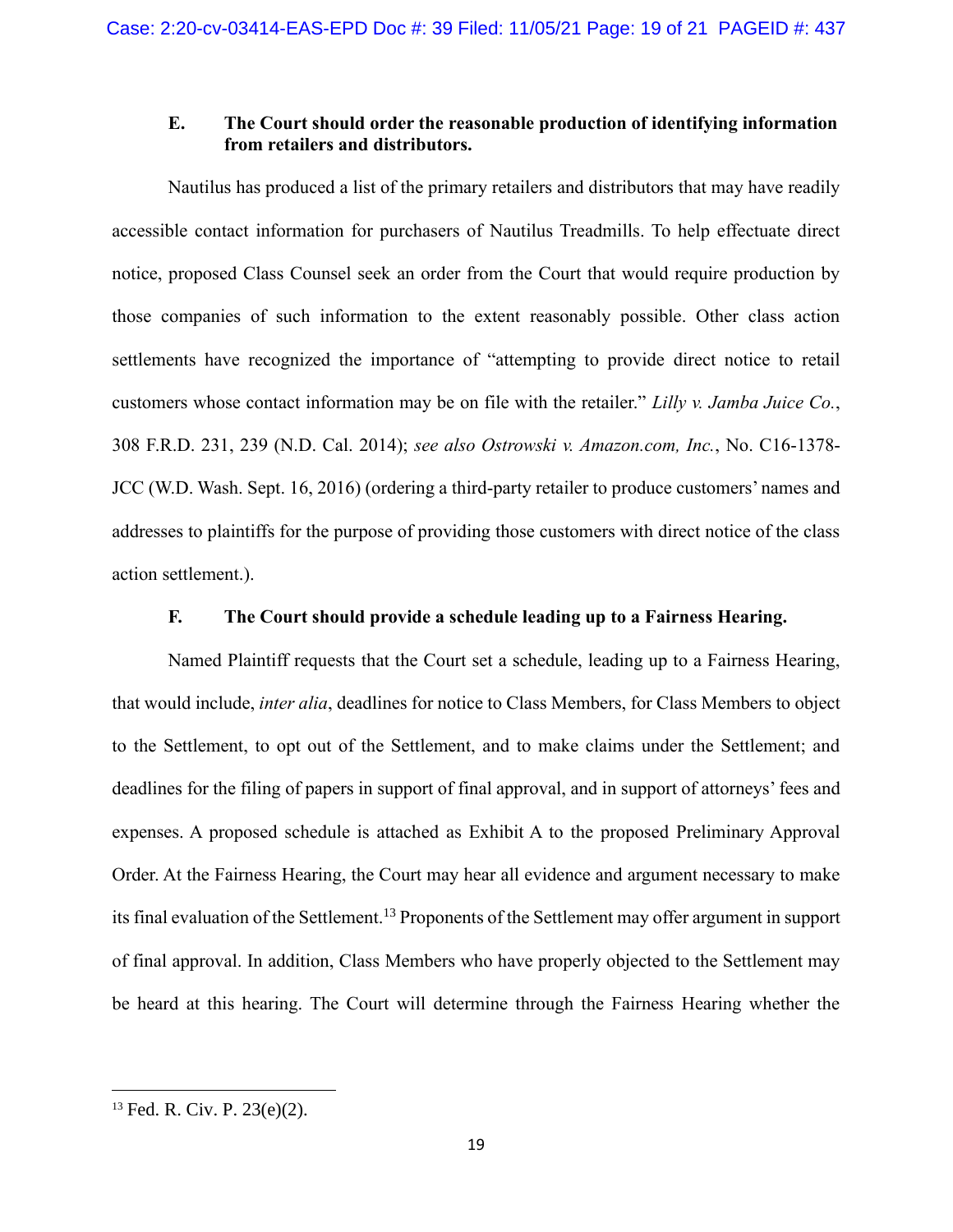Settlement should be approved, and whether to enter a judgment and order of dismissal under Rule  $23(e)$ .

## **IV. CONCLUSION**

Because the proposed Settlement is fair, adequate, and reasonable, Named Plaintiff respectfully requests that the Court grant preliminary approval and enter the proposed Preliminary Approval Order attached as Exhibit 1.

Respectfully submitted,

*/s/ W.B. Markovits\_\_\_* W.B. Markovits (0018514) Terence R. Coates (0085579) Justin C. Walker (080001) MARKOVITS, STOCK & DEMARCO, LLC 3825 Edwards Road, Suite 650 Cincinnati, OH 45209 Phone: (513) 651-3700 Fax: (513) 665-0219 *bmarkovits@msdlegal.com tcoates@msdlegal.com jwalker@msdlegal.com*

Nathan D. Prosser (*pro hac vice)* HELLMUTH & JOHNSON, PLLC 8050 West 78th Street Edina, MN 55439 Telephone: (952) 941-4005 Fax: (952) 941-2337 *nprosser@hjlawfirm.com*

Bryan L. Bleichner (*pro hac vice)* Jeffrey D. Bores (*pro hac vice)* CHESTNUT CAMBRONNE, PA 100 Washington Avenue South, Suite 1700 Minneapolis, MN 55401 Telephone: (612) 339-7300 Fax: (612) 336-2940 *bbleichner@chestnutcambronne.com jbores@chestnutcambronne.com*

*Counsel for Plaintiff*